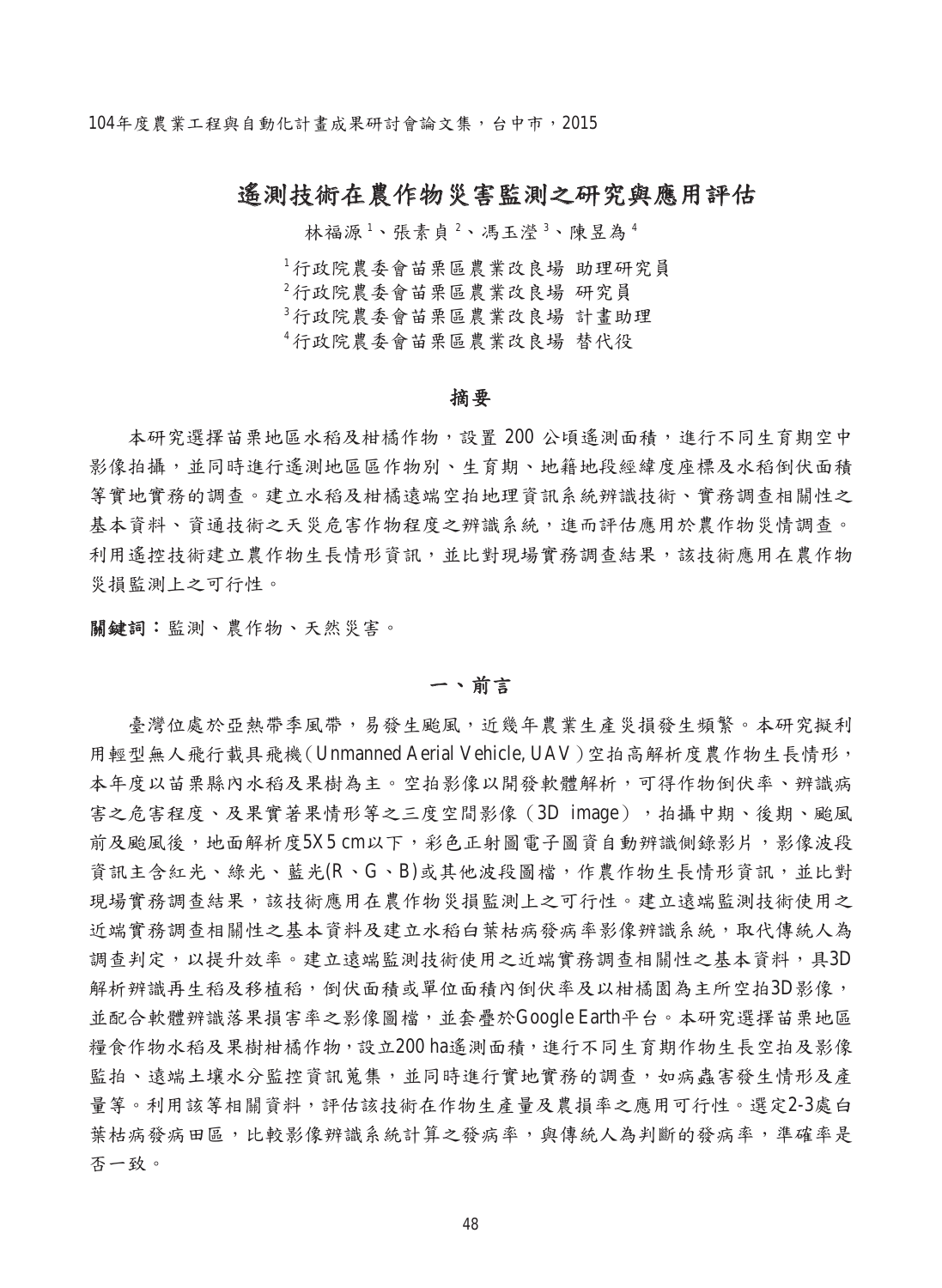# 二、重要工作項目及實施方法

- 1. 樣區選定(如圖1): 苗栗縣苑裡鎮上館里位於火炎山下豐饒的沖積扇平原上,海拔高由西 北向東南遞增,為有機米(鴨間稻)的重要栽植區。卓蘭鎮矮山區位於枕頭山與大安溪的交 會口,由於地勢較低,加上坡度較為平緩,為苗栗縣重要觀光果園區域。本計書選擇苗 栗縣苑裡鎮縣道140線及卓蘭鎮507高地周邊約周邊約各100 ha區域作為水稻田和果樹空 拍影像資料取得及辨識的拍攝地點。
- 2. 無人飛機載具: 採用輕型無人飛行載具飛機(Unmanned Aerial Vehicle, UAV)搭載高清晰 度的相機,地面解析度GSD5\*5 cm以下。GNSS測量儀器Trimble R8,配合Trimble TSC2 Controller控制器進行施作。經GCP地理對位幾何改正後影像成果,套疊地籍圖坵塊,經 緯界空間位置誤差小於3m。採用定翼式無人飛行載具飛機(Fixed wing Unmanned Aerial Vehicle, Fixed wing UAV)執行航拍任務,搭載使用高清晰度的相機,搭配導控系統及導 航級GPS進行定點或定距自動拍攝。空拍高解析度農作物影像成果之地面解像單元 (Ground Sampling Distance, GSD) 為5\*5 cm以下, 飛行有效航高(Effective flight height)約 200m,縱向重疊度約60%,旁向重疊度約60%。相機規格:(1)Samsung NX1000相機+16mm 鏡頭2030萬畫素,APS-C, NIR。(2)Samsung NX1000相機+16mm鏡頭2030萬,APS-C,RGB。
- 3. 影像處理流程(如圖2):影像幾何對位(Geo-referencing)、正射化及影像幾何改正(Geometric correction)採全數值化處理(digital photogrammetry)。利用Pix4D mapper進行航拍原始影像 之地理對位及影像正射化處理,產製高解析正射影像及數值表面模型(Digital Surface Model, DSM);再經幾何改正程序,套疊地籍圖資料之影像成果,即賦予地籍座標系統下 之絕對座標,可供後續地面調查及整合套疊的圖資,進行分析應用(圖3-5)。航拍相片之 拍攝有效航高約為200m,攝影比例尺(Aerial photograph scale)約為1/5000。



圖1 遠端遙測技術在農作物災害監測之研究與應用評估試驗位置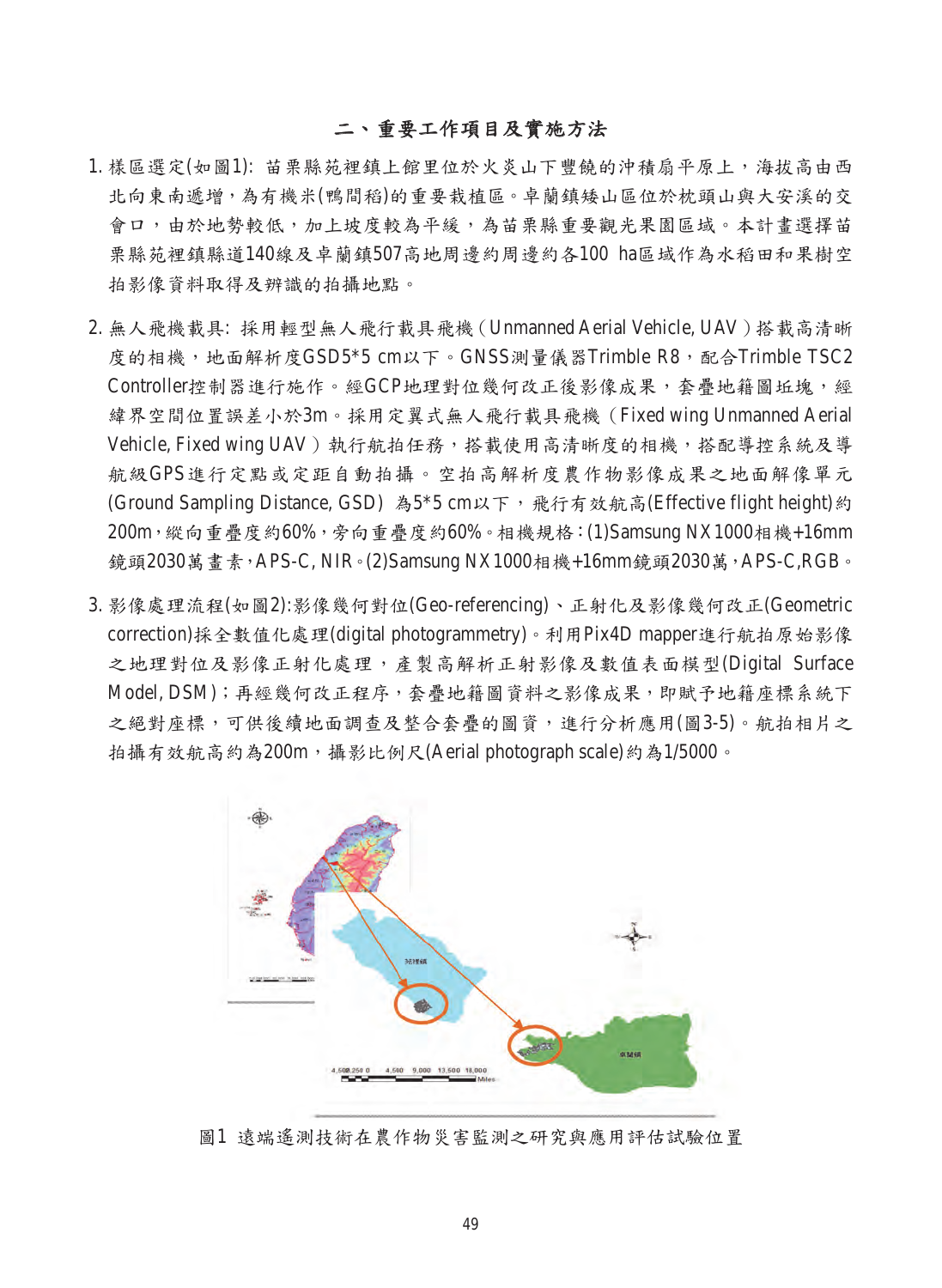4. 作物調查 :以拍攝日期前後3天內完成調查,座標點GCP為中心4象限範圍之50m內。苑裡 區作物有水稻、芋頭、玉米、大豆及田菁;卓蘭區作物有柑橘、梨、枇杷、楊桃及溫網 室,作物種類。生育期、行株距、株高、雜草、週邊作物、環境等資訊。水稻倒伏調查, 品種為月光米,進行8塊倒伏區域面積量測工作。



## 三、結果與討論

#### **1. UAV**空拍正射影像

將3次拍攝影像再行正射影像處理之影像成果,進行作物種類辨識及現地調查作物品種 以供比對驗證。苑裡區水稻呈現細緻綠色區塊、芋頭呈現稀疏綠色網點、部份作物呈現條 狀栽植,道路呈現灰色、建築物呈現紅色或白色等其他物體顏色。卓蘭區之水稻呈現細緻 的綠色區塊可以清楚辨識。果樹色澤與次生林顏色相似,但可以依栽植密度及行株距,進 行作物與次生林之區別辨識。高接梨呈現帶狀栽植,各株樹行距無法清楚辨識。柑橘各株 呈現圓形區塊,若柑橘為防果實灼傷,噴灑碳酸鈣者,果實呈現灰白色,以天然彩色影像 可清楚辨別。利用Pix4D進行幾何校正作業。

## **2.** 常態化植生指數**(NDVI)**之應用

NDVI原理系健康的綠色植物會強烈吸收紅光(Red,波長約0.67μm),強烈反射近紅外 光 (NIR,波長約0.75-1.35 μm), 利用可見紅光與近紅外光波段的特性, 產生一幅兩波段 間的比值影像,特別適合用來土壤、水體以及植生間的差異辨識。不同的天候陰影會造成 NDVI的干擾。各種地被對於光譜中吸收和反射的波段均不相同,導致不同的地表覆蓋物呈 現有所差異。以綠色植物而言,因吸收藍光、紅光及強烈反射紅外光之特性,故應用多光 譜資訊於植物之探測,可分辨植生地被、水體或裸露地之差異,常態化植生指數標準差NDVI 之原理檢視之試驗成果。雖然所有植物呈現紅色,但依各物種不同,苑裡區水稻呈現細緻 紅色、芋頭因有露出水體,呈現紅與黑的質地,並可反射水體為黑色,道路和建築和裸地 呈現深灰色(圖3-1)。卓蘭區可明顯看出右上角為鯉魚潭水庫,水體呈現大面積黑色。搭配 NDVI辨識出作物品種,亦可由植物俯視呈現的樹冠幅度、栽植密度及現地調查基礎資料比 對,以提高作物品種辨釋率。

#### **3.** 影像辨識結果

苑裡區(如圖3)之訓練樣區農田邱塊總計560個,供影像判釋達561塊,建立作物誤差距 陣表,結果顯示判釋準確度達99.11%。訓練樣區面積總計700,655 m<sup>2</sup>,供影像判釋696,077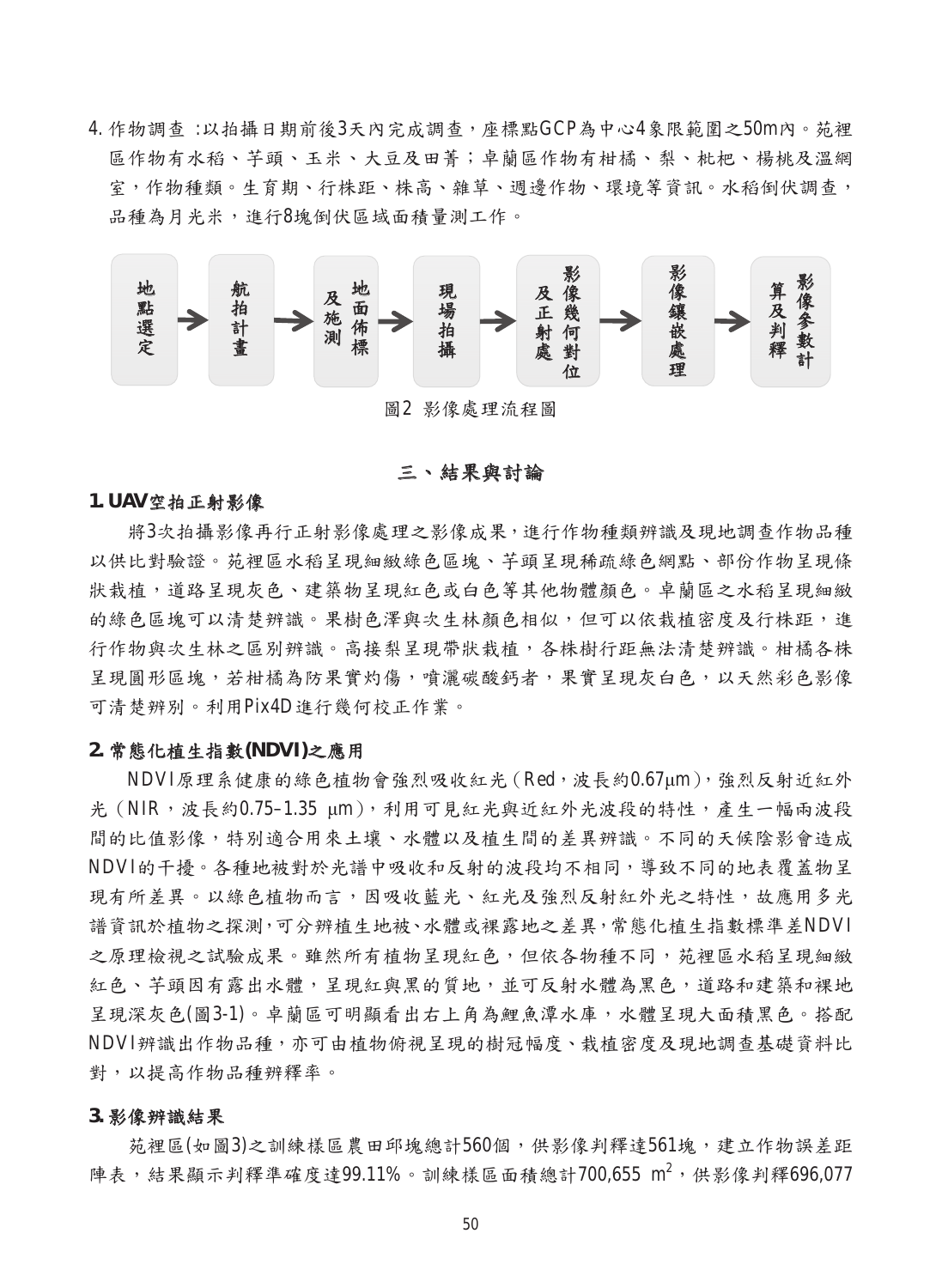$\mathrm{m}^2$ ,結果顯示判釋準確度達99.30%。卓蘭區(如圖4)之訓練樣區農田坵塊總計102個,供影 像判釋達94塊,建立作物誤差距陣表,結果顯示判釋準確度達92.16%。訓練樣區面積總計  $1,112,659 \text{ m}^2$ ,供影像判釋 $1,093,044 \text{ m}^2$ ,結果顯示判釋準確度達98.24%。

# **4.** 地籍圖資料套疊與**Google Earth**影像套繪

選取試驗範圍影像、套疊苗栗縣苑裡鎮及卓蘭鎮的農田坵塊圖邊界向量圖檔與「Google Maps | 結合應用, 再匯入AcrGIS圖層, 並建立野外調查屬性資料庫, 包括各地段、地號、 面積、周長、二度分帶坐標。UAV空拍搭配行政單位所提供之地籍圖層後,套疊Google Earth 可迅速查詢正確坐標位置及面積,而所建立的基礎資料,可提供詳細作物品種明細。

# **5.** 水稻倒伏辨識結果

利用AcrGIS劃出實際倒伏區域(圖5),再利用程式計算倒伏面積。結果8塊倒伏區域實 際栽植面積在650.1526-1995.4680 m<sup>2</sup>。倒伏區域經人員實際調查與影像判釋結果, 倒伏面 積差異比平均91.48%,最高值為97.8%,最低值為68.9%。推測造成差異結果有2種原因, 包括完全倒伏與未完全倒伏之人員判釋標準誤差及影像判釋僅用NDVI及DSM造成誤差。未 來可增加光譜波段及搭配文理分析以提高成功判釋率。







圖5 水稻倒伏面積AcrGIS判釋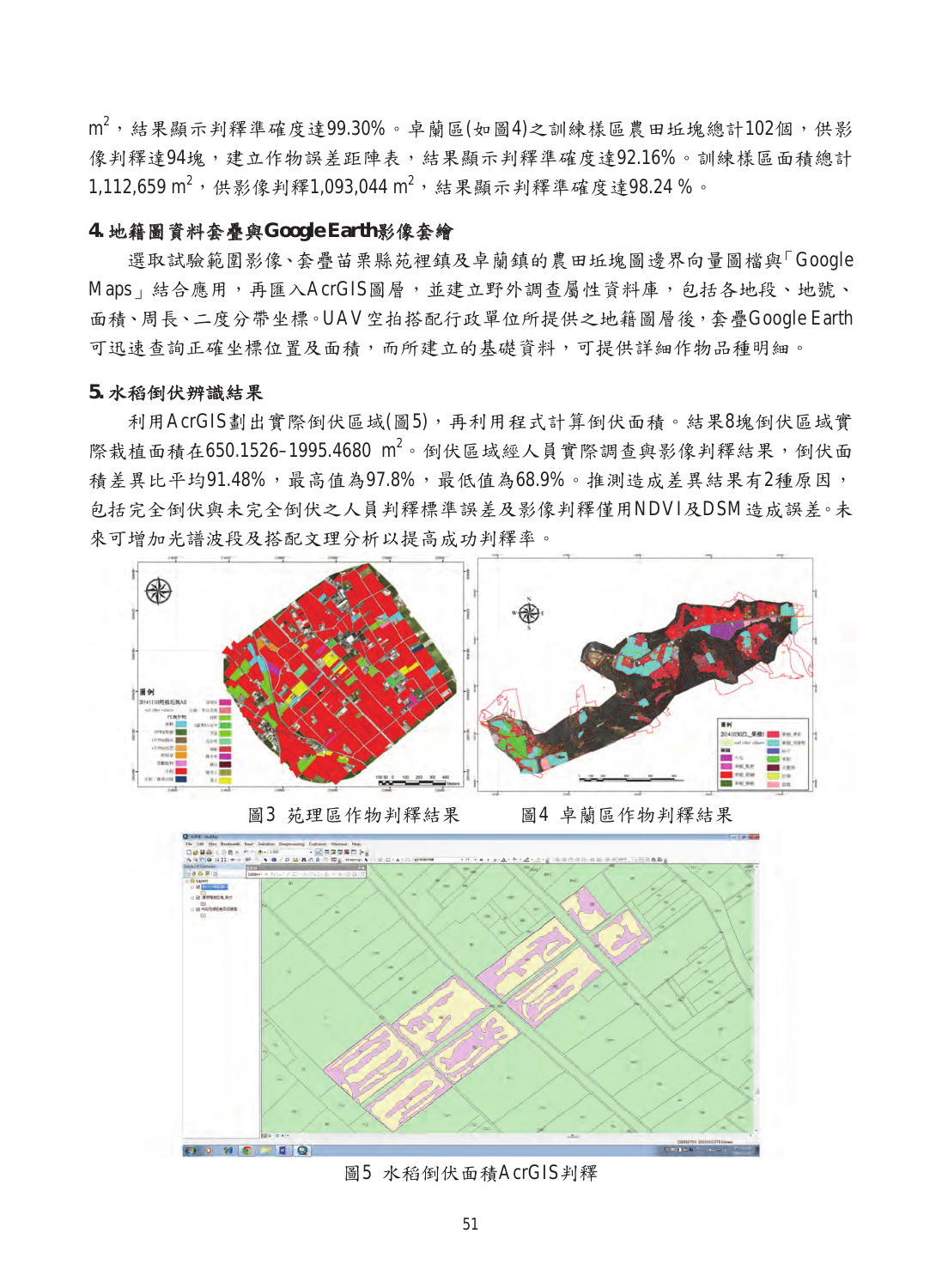#### 四、結論

農作物之遙測的研究使用NDVI係根據健康的綠色農作物在近紅外光會有強烈反射,而 對紅光有強烈吸收。由於天然彩色正射影像,仍有無法解決的混淆問題,本研究運用NDVI 後處理方式,將誤判像元消除,利用紅光與近紅外光之比值或差值之間的變異擴大或減小 進行分析,並將未進行野外調查的區塊進行補遺。本試驗GPS苑里區38個,卓蘭區25個。 GSD小於5 cm。AV空中拍攝三次,拍射面積苑裡區181 ha,天然彩色相片和近紅外光(NIR) 各870張,總計1,740張。卓蘭區458 ha,天然彩色相片和近紅外光(NIR)各988張,總計1,946 張。幾合改正精度小於1個像元。作物辨識精準度苑理區農田邱塊總計560個,供影像判釋 達561塊,判釋準確度達99.11%。訓練樣區面積總計700,655 m<sup>2</sup>,供影像判釋696,077 m<sup>2</sup>, 判釋準確度達99.30%。卓蘭區農田邱塊總計102個,供影像判釋達94塊,判釋準確度達  $92.16\%$ 。訓練樣區面積總計1,112,659 m<sup>2</sup>,供影像判釋1,093,044 m<sup>2</sup>,判釋準確度達98.24%。 災損率判釋倒伏面積差異比平均91.48%,最高值為97.8%,最低值為68.9%,而果樹結實率 低於60%,推測造成差異結果有2種原因,包括完全倒伏與未完全倒伏之人員判釋的標準誤 差及影像判釋僅用NDVI及DSM易造成誤差。果樹結果為3D立體結構,且果樹結果常有葉 身、枝條及果實群聚遮蔽,在UAV空拍俯視下,無法得到全角度的影像,無法達到較客觀 的判釋成功率。本試驗結果在有農作物基礎資料後,利用影像判釋可減少人工普查之勞力、 時間,亦可輔助人工無法到達的區域,增加作物判釋。就天然彩色影像來做辨別,可清楚 區分作物品種如水稻、芋頭、黑豆、柑橘、高接梨等,對於其他作物別可進一步利用影像 數值、紋理分析、搭配NDVI等技術,提高精確的判釋率。搭配行政單位所提供之地籍圖層 後,套疊Google Earth可迅速查詢正確坐標位置及面積。用NDVI值及反射光譜值可做為判 釋水稻生育期、病蟲害情形等,提供農民施作、栽植、除害、施肥等田間工作之參考,並 提供行政單位政策執行、輔導、獎勵、宣導等工作依據。建議未來可配合現地調查及增加 光譜波段及搭配文理分析,提高成功判釋率。

# 五、參考文獻

- 1. 江昭皚、盧福明、吳宗修、林詩翔、曾傳蘆、林冠璋、廖誌聖、李仁貴。2006。『自動 化害蟲誘捕裝置暨無線通報系統』 , 台灣農業機械21卷:6–8。
- 2. 許明晃、黃文達、楊志維、陳建璋、盧虎生、楊棋明。2006。關渡平原2004年空氣品質 及氣象因子影響SPOT衛星遙測水稻生長之灰關聯分析。作物、環境與生物資訊。
- 3. 許明晃、黃文達、楊志維、陳建璋、楊佳豪、吳志文、盧虎生、楊棋明。2005。關渡平 原2004年爆發大規模水稻病蟲害與黑穗過程與原因之調查。科學農業53:123–137。
- 4. 黃毓斌、高靜華、江明耀、鄭允、李木川。2008。東方果實蠅小面積區域防治防治模式 研究(二)柑橘園之測試。臺灣農業研究 57:63–73。
- 5. 楊志維、許明晃、黃文達、楊智旭、蔡養正、楊棋明、張新軒。2004。水稻營養生長期 農藝性狀與衛星遙測植生指數NDVI之灰關聯分析。作物、環境與生物資訊1:199–206。
- 6. 盧福明、江昭皚、張輊祥、陳義祥、歐陽丞修、曾傳蘆。2004。使用簡訊技術之田間資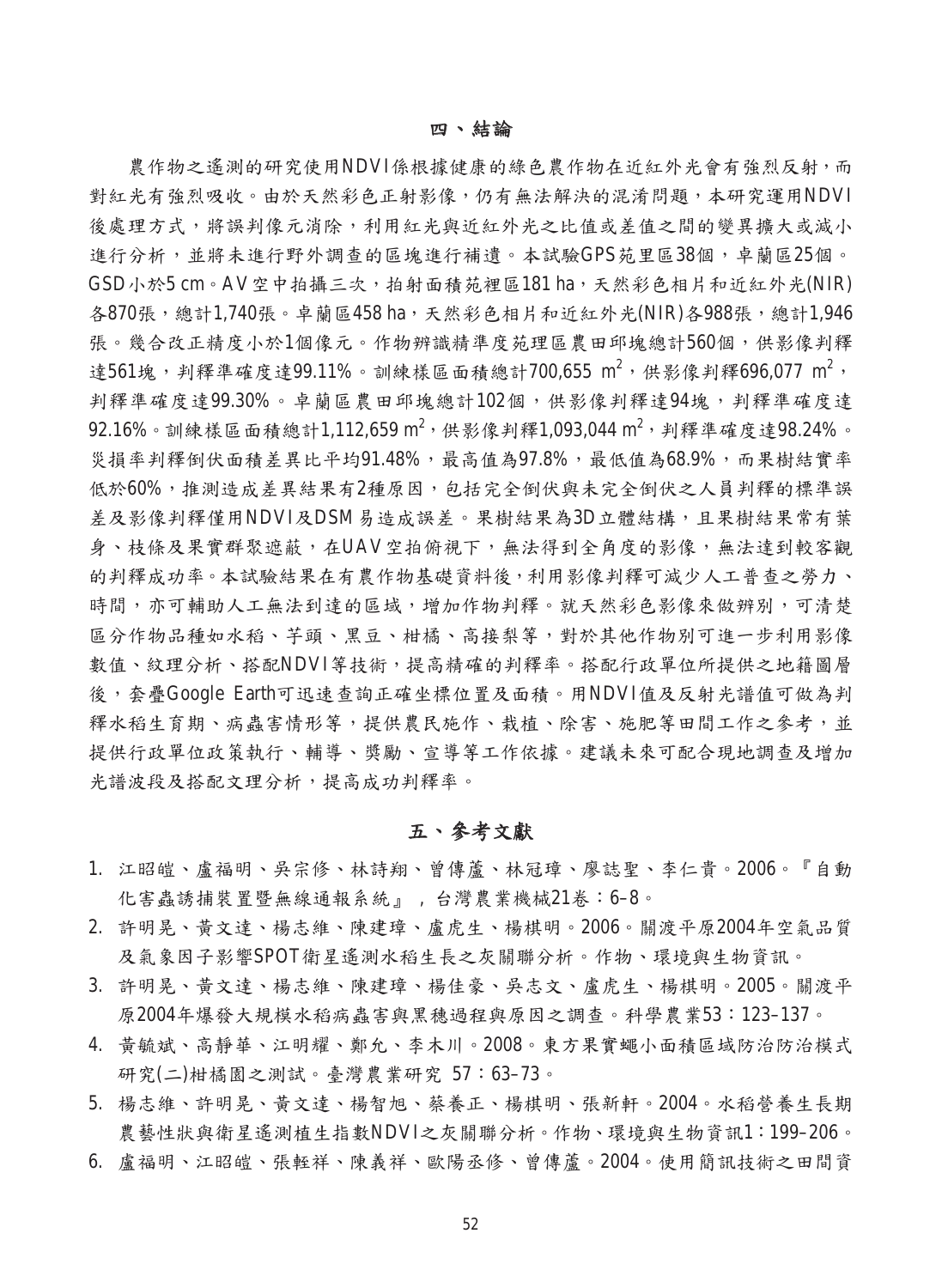料傳送性能分析。 九十三年生機與農機論文發表會。頁273–274。

- 7. 歐世璜。1971。熱帶地區之水稻白葉枯病。邱人璋編著「稻作病害」,pp. 99–112。中 國農村復興聯合會水稻病害研討會論文集。台北。
- 8. 蕭國鑫。劉進金。游明芳。陳大科。徐偉城。王晉倫。2006。結合空載LiDAR與航測高 程資料應用於地形變化偵測。航測及遙測學刊 283–295。
- 9. 蕭國鑫、劉治中、徐偉城。2004。不同影像分類方法應用於水稻辨識之探討。航測及遙 測學刊 9:13–26。
- 10. 顏厥正、蕭國、陳敏祥、黃英婷。2008。國土利用調查成果展示方式與出圖系統建置。 地籍測量。27:2 2008.06[民97.06]。頁28–46。
- 11. Hsu MH, WD Huang, ZW Yang, JC Chen, JH Yang, MY Huang, HS Lur, CM Yang.2006 Grey relational analysis of the effects of climate factors and air qualities on the rice growth monitored by SPOT satellite remote sensing normalized difference vegetation index (NDVI) after operation of Beitou Garbage Incinerator.
- 12. Huang WD, JC Chen, MH Hsu, ZW Yang, JS Yang, SS Chang, YZ Tsai, KY Huang, LC Lu, CT Chen, CM Yang.2006 Effects of climate factors on the satellite remote sensing normalized difference vegetation index (NDVI) of vegetation in the Mt. Huangzui area of Taiwan. Bot. Bull. Acad. Sin.
- 13. Huang WD, JC Chen, MH Hsu, ZW Yang, SS Chang, YZ Tsai, KY Huang, LC Lu, CC Chen, CM Yang.2003a Grey relational analysis of the effect of climate factors on the satellite remote sensing brightness index of carpetgrass in Mt. Huangzui. (in Chinese) Chinese Agron. J. 13: 59-66.